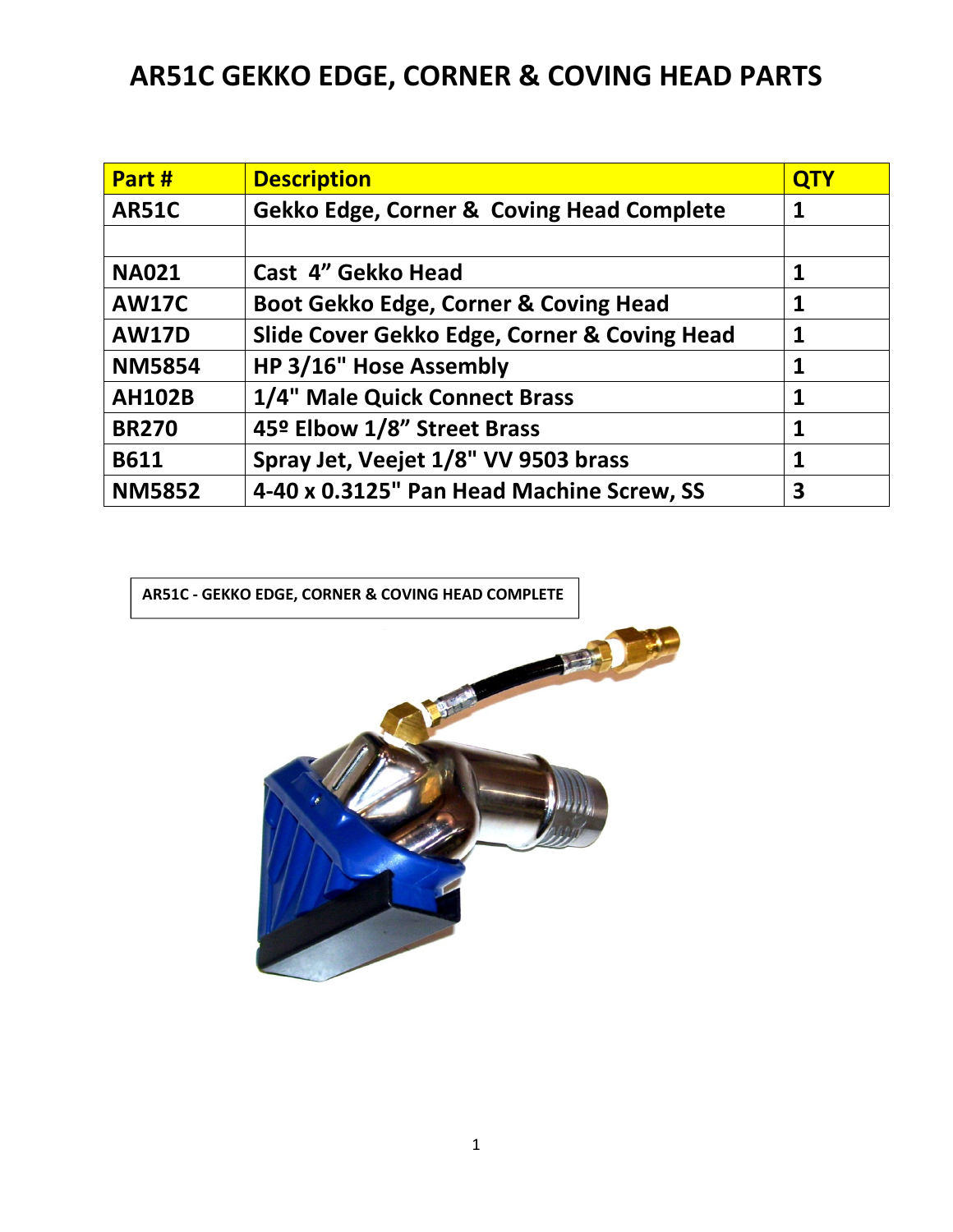## AR51C GEKKO EDGE, CORNER & COVING HEAD PARTS